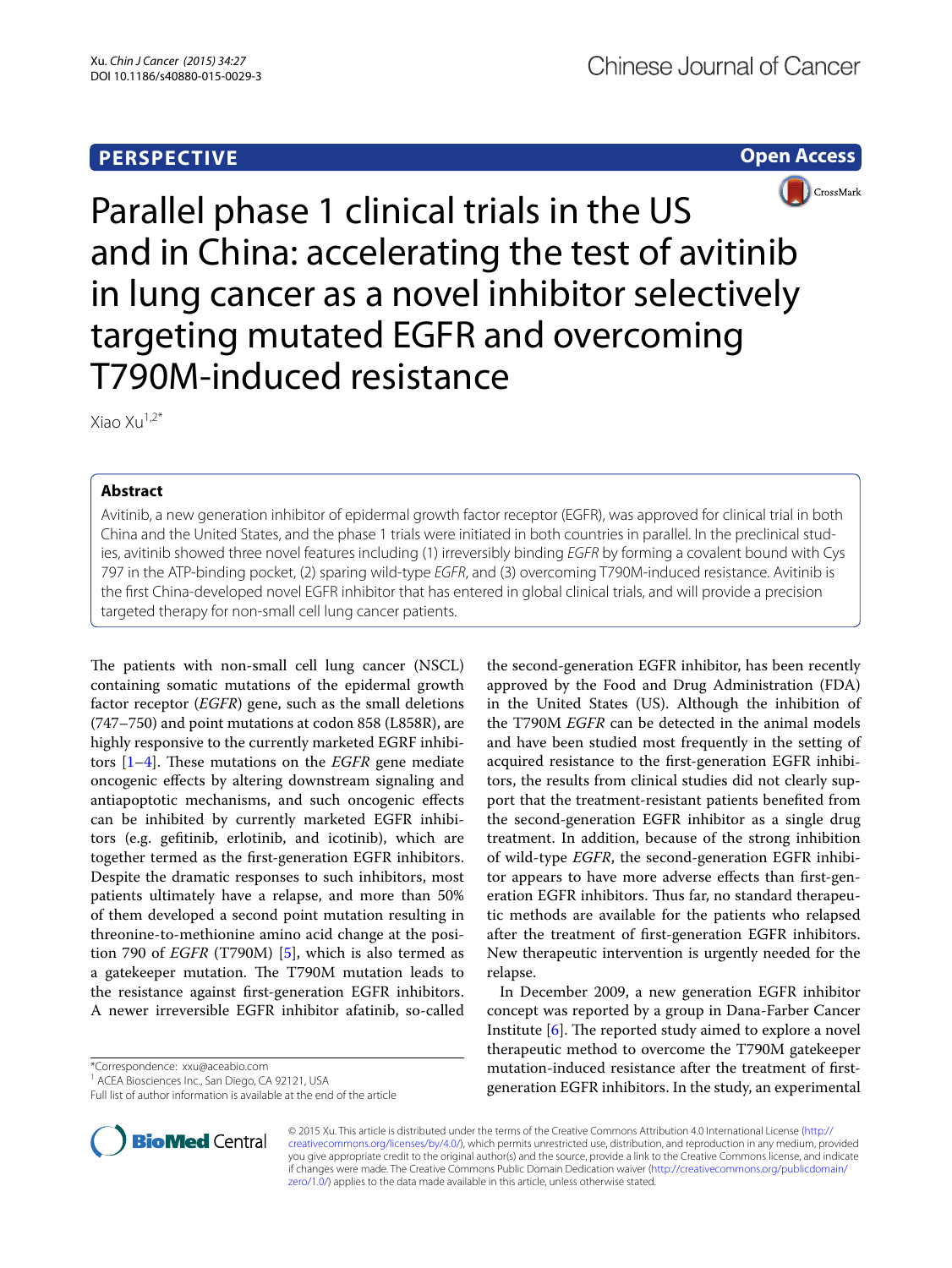compound, WZ4002, reported as a third-generation EGFR inhibitor, showed three novel features: (1) irreversibly binding *EGFR* by forming a covalent bound with Cys 797 in the ATP-binding pocket, (2) sparing wild-type *EGFR*, and (3) overcoming T790M-induced resistance. Shortly after the concept was published, we launched a program of developing a third-generation EGFR inhibitor as a novel therapeutic agent for overcoming the T790 M resistance, and the program was designed for both China and US FDA submission and global clinical trials at the very beginning. Therefore, in addition to meeting the high quality standard of science in the early discovery and development phase, fully understanding the regulatory guidance in China and US FDA and integrating the requirements from both regulatory agencies to the early development plan and strategy became the key to ensure the success of the preclinical studies and innovative new drug (IND) submission. Although both regulatory agencies require a very comprehensive preclinical IND data packages for innovative drugs, there are some differences. For the China FDA submission, the standards of Chemistry, Manufacturing, Control (CMC) package are almost close to the level of a final drug product, and the mechanisms of action and drug efficacy should be fully validated, whereas, for US FDA submission, the safety package including the full analysis of off-target effects of the compound and the clinical protocol should be well prepared to ensure the safety and ethic of the testing drug in human trials. In the preclinical studies, avitinib as an irreversible EGFR inhibitor showed the unique features of the third-generation EGFR inhibitor reported by the Dana-Farber group with strong potent inhibitory activities against *EGFR* bearing both active mutations and T790M mutations, and a better selectivity between wild-type *EGFR* and mutant *EGFR*. Avitinib has a great safety profile in rats and monkeys and can be orally administrated with good bioavailability and pharmacokinetic properties. The IND for avitinib was submitted to Center for Drug Evaluation (CDE), China FDA in August 2013 and approved for clinical trials in China in September 2014; in the US, the IND for avitinib was submitted to FDA in August 2014, and the clinical trial was granted in September 2014. The approval allowed avitinib clinical trials to be initiated in China and the US in parallel.

The clinical trials of avitinib were started in China and the US as the second-line therapy for NSCLC patients who have developed the resistance to first-generation EGFR inhibitors and acquired the gatekeeper mutation, T790M. In China, the clinical studies were started in Sun Yat-sen University Cancer Center, Guangdong People's General Hospital, and Beijing Union Hospital (clinical pharmacology studies) for the dose escalation

assessments on drug safety, pharmacokinetics, and efficacy. NSCLC patients with *EGFR* active mutations and having developed the resistance against first-generation EGFR inhibitors will be enrolled in the trials, and the T790M status will be further confirmed by genetic tests in biopsy tissue samples and blood samples. The multicenter trial will soon be initiated in China to expand the patient population at selected doses to further explore the safety and efficacy. In the US, the clinical studies were initiated in MD Anderson Cancer Center and other three university hospitals. The US phase I trial protocol is similar to the China trial protocol, and China clinical trial data are used as a reference for the US trials, such as the starting dose, the dose escalation design, dose schedules (once or twice a day), and possible adverse event control and monitoring schedules. To keep the consistence of the trial data, especially the experimental data, trials in both China and the US will use the same protocols, testing kits, and central labs. Thanks to the significant improvement in China clinical trials and participation in global clinical trials during last decade led by Chinese principal investigators and multinational pharmaceutic companies, we will be able to design the avitinib China trials as a part of the global trials soon being initiated in the US and other regions of the world. Therefore, avitinib development strategy will be able to be designed as an innovative drug not only for China but as an innovative global drug development program starting from China. At the time of this article's submission, the clinical trials have followed the proposed trial timeline and patients have begun to benefit from the treatment of avitinib.

Conducting clinical trials in China and the US for an innovative drug developed in China is challenging and costly, whereas such trials have been considered an absolutely necessary step towards globalization of the China-innovated drugs. The successful IND approval and initiation of clinical trials for avitinib in both China and the US may offer a breakthrough therapeutic opportunity to address the urgent needs for NSCLC patients not only in China but also outside China. In addition, the ongoing global clinical development of avitinib will further enrich our knowledge and experiences of how to improve the global development process of domestically developed anticancer drugs.

#### **Author details**

<sup>1</sup> ACEA Biosciences Inc., San Diego, CA 92121, USA.<sup>2</sup> ACEA Pharmaceutical Research, Hangzhou, Zhejiang 310030, P. R. China.

#### **Acknowledgments**

The avitinib project was supported by China State Twelfth Five-Year Plan Key Project (No. 2013ZX09401003) and Hangzhou Municipal Key Project (No. 2014-1249).